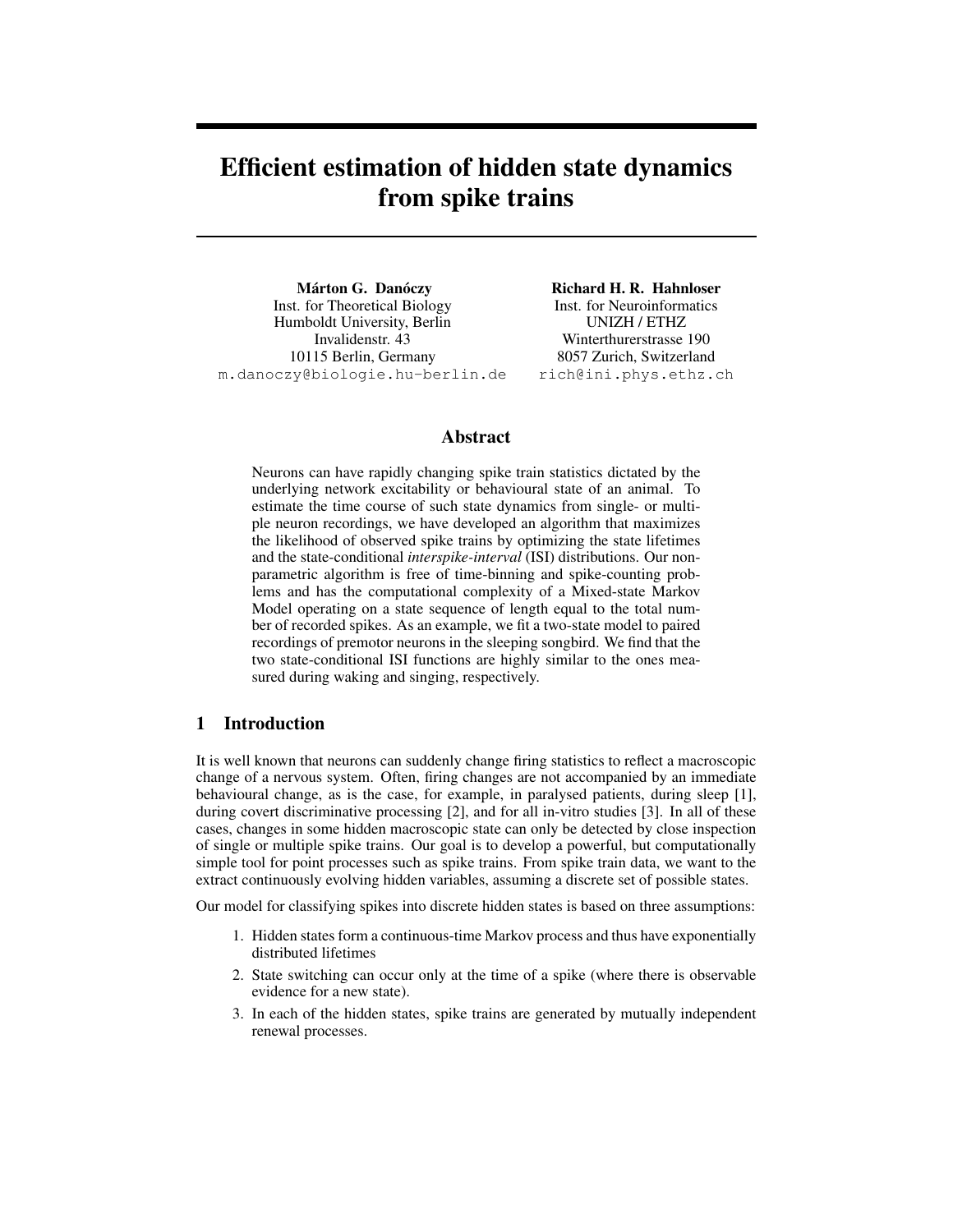**1.** For a continuous-time Markov process, the probability of staying in state  $S = i$  for a time interval *T* > *t* is given by  $P_i(t) = \exp(-r_i t)$ , where  $r_i$  is the escape rate (or hazard rate) of state *i*. The mean lifetime  $\tau_i$  is defined as the inverse of the escape rate,  $\tau_i = 1/r_i$ .

As a corollary, it follows that the probability of staying in state *i* for a particular duration equals the probability of surviving for a fraction of that duration times the probability of surviving for the remaining time, i.e., the state survival probability  $P_i(t)$  satisfies the product identity

$$
P_i(t_1+t_2) = P_i(t_1)P_i(t_2).
$$

**2.** According to the second assumption, state switching can occur at any spike, irrespective of which neuron fired the spike. In the following, we shall refer to a spike fired by any of the neurons as an *event* (where state switching might occur). Note that if two (or more) neurons happen to fire a spike at exactly the same time, the respective spikes are regarded as two (or more) distinct events. The collection of event times is denoted by *te*.

Combining the first two assumptions, we formulate the hidden state sequence at the events (i.e. observation points) as a non-homogeneous discrete Markov chain. Accordingly, the probability of remaining in state *i* for the duration of the *interevent-interval* (IEI)  $\Delta t_e$  =  $t_e - t_{e-1}$  is given by the state survival probability *P*<sub>*i*</sub>( $\Delta t_e$ ). The probability to change state is then  $1 - P_i(\Delta t_e)$ .

**3.** In each state *i*, the spike trains are assumed to be generated by a renewal process that randomly draws *interspike-intervals* (ISIs)  $t$  from a *probability density function* (pdf)  $h_i(t)$ . Because every IEI is only a fraction of an ISI, instead of working with ISI distributions, we use an equivalent formulation based on the *conditional intensity function* (CIF)  $\lambda_i(\varphi)$  [4]. The CIF, also called hazard function in reliability theory, is a generalization of the Poisson firing rate. It is defined as the probability density of spiking in the time interval  $[\varphi, \varphi + dt]$ , given that no spike has occurred in the interval  $[0, \varphi)$  since the last spike. In the following, the variable  $\varphi$ , i.e. the time that has elapsed since the last spike, shall be referred to as *phase* [5]. Using the CIF, the ISI pdf can be expressed by the fundamental equation of renewal theory,

$$
h_i(t) = \exp\left(-\int_0^t \lambda_i(\varphi) \,d\varphi\right) \lambda_i(t).
$$
 (1)

At each event *e*, we observe the phase trajectory of every neuron traced out since the last event. It is clear that in multiple electrode recordings the phase trajectories between events are not independent, since they have to start where the previous trajectory ended. Therefore, our model violates the observation independence assumption of standard *Hidden Markov Models* (HMMs). Our model is, in formal terms, a mixed-state Markov model [6], with the architecture of a double-chain [7]. Such models are generalizations of HMMs in that the observable outputs may not only be dependent on the current hidden state, but also on past observations (formally, the mixed state is formed by combining the hidden and observable states).

In our model, hidden state transition probabilities are characterized by the escape rates  $r_i$ and observable state transition probabilities by the CIFs  $\lambda_i^n$  for neuron *n* in hidden state *i*. Our goal is to find a set  $\Psi$  of model parameters, such that the likelihood

$$
\text{Pr}\{O\,|\Psi\}=\sum_{S\in\mathfrak{S}}\text{Pr}\{S,O\,|\Psi\}
$$

of the observation sequence **O** is maximized.

As a first step, we will derive an expression for the combined likelihood Pr{**S**,**O**|Ψ}. Then, we will apply the *expectation maximization* (EM) algorithm to find the optimal parameter set.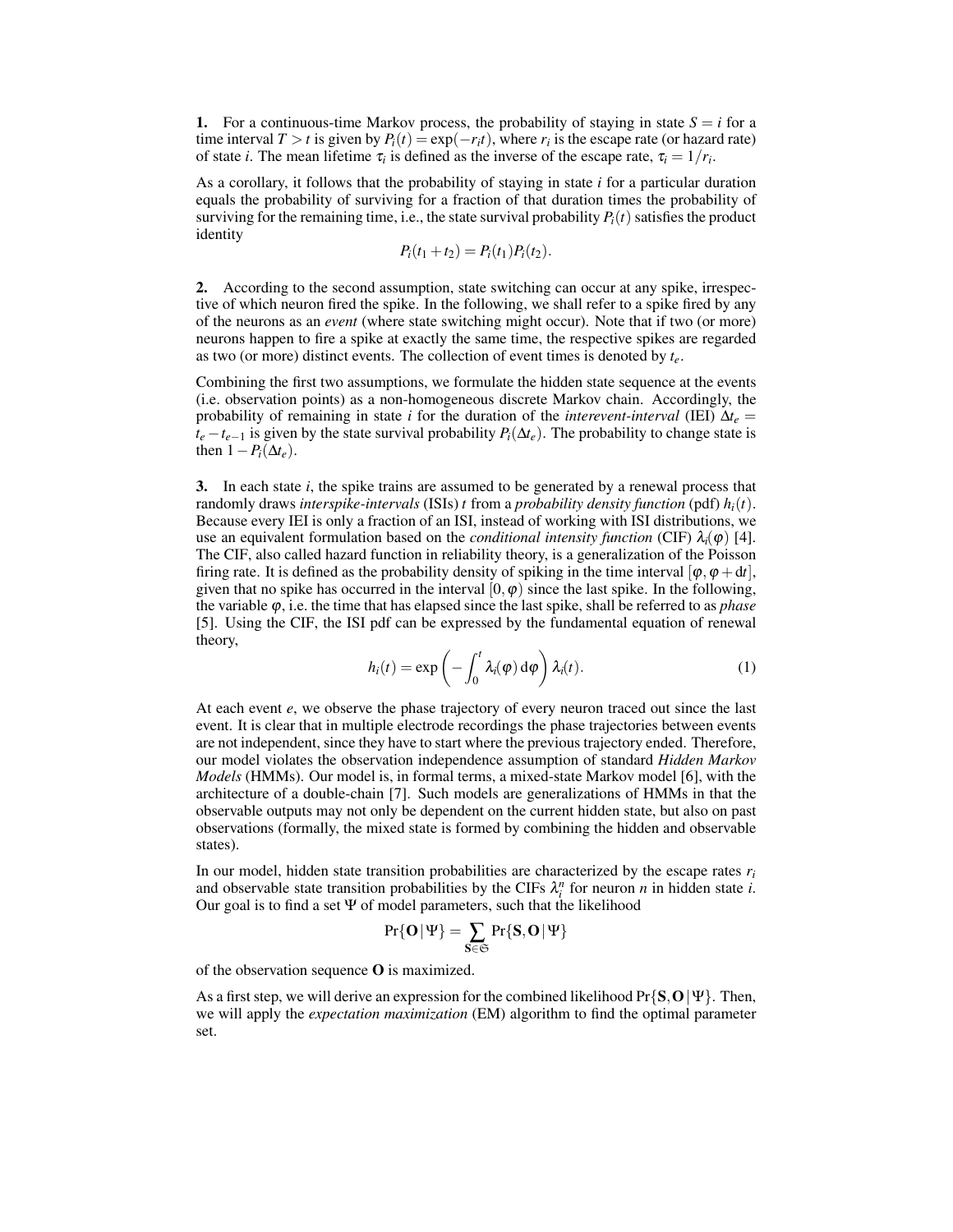#### **2 Transition probabilities**

The mixed state at event  $e$  shall be composed of the hidden state  $S_e$  and the observable outputs  $O_e^n$  (for neurons  $n \in \{1, ..., N\}$ ).

**Hidden state transitions** In classical mixed-state Markov models, the hidden state transition probabilities are constant. In our model, however, we describe time as a continuous quantity and observe the system whenever a spike occurs, thus in non-equidistant intervals. Consequently, hidden state transitions depend explicitly on the elapsed time since the last observation, i.e., on the IEIs  $\Delta t_e$ . The transition probability  $a_{ij}(\Delta t_e)$  from hidden state *i* to hidden state *j* is then given by

$$
a_{ij}(\Delta t_e) = \begin{cases} \exp(-r_j \Delta t_e) & \text{if } i = j, \\ \left[1 - \exp(-r_j \Delta t_e)\right] g_{ij} & \text{otherwise,} \end{cases}
$$
 (2)

where  $g_{ij}$  is the conditional probability of making a transition from state *i* into a new state *j*, given that *j*  $\neq$  *i*. Thus,  $g_{ij}$  has to satisfy the constraint  $\sum_{i} g_{ij} = 1$ , with  $g_{ii} = 0$ .

**Observable state transitions** The observation at event *e* is defined as  $O_e = {\Phi_e^n, \nu_e},$ where <sup>ν</sup>*<sup>e</sup>* contains the index of the neuron that has triggered event *e* by emitting a spike, and  $\Phi_e^n = (\inf \Phi_e^n, \sup \Phi_e^n]$  is the phase interval traced out by neuron *n* since its last spike. Observations form a cascade. After a spike, the phase of the respective neuron is immediately reset to zero. The interval's bounds are thus defined by

$$
\sup \Phi_e^n = \inf \Phi_e^n + \Delta t_e \quad \text{and} \quad \inf \Phi_e^n = \begin{cases} 0 & \text{if } \mathsf{V}_{e-1} = n, \\ \sup \Phi_{e-1}^n & \text{otherwise.} \end{cases}
$$

The observable transition probability  $p_i(O_e) = Pr\{O_e | O_{e-1}, S_e = i\}$  is the probability of observing output *Oe*, given the previous output *Oe*−<sup>1</sup> and the current hidden state *Se*. With our independence assumption (3.), we can give its density as the product of every neuron's probability of having survived the respective phase interval  $\Phi_e^n$  that it has traced out since its last spike, multiplied by the spiking neuron's firing rate (compare equation 1):

$$
p_i(O_e) = \left[ \prod_n \exp\left( - \int_{\Phi_e^n} \lambda_i^n(\varphi) \, \mathrm{d}\varphi \right) \right] \, \lambda_i^{V_e}(\sup \Phi_e^{V_e}). \tag{3}
$$

Note that in case of a single neuron recording, this reduces to the ISI pdf.

To give a closed form of the observable transition pdf, several approaches are thinkable. Here, for the sake of flexibility and computational simplicity, we approximate the CIF  $\lambda_i^n$ for neuron *n* in state *i* by a step function, assuming that its value is constant inside small, arbitrarily spaced bins  $B^n(b), b \in \{1, ..., N^n_{bins}\}$ . That is,  $\lambda_i^n(\varphi) \approx \ell_i^n(b), \forall \varphi \in B^n(b)$ .

In order to use the discretized CIFs  $\ell_i^n(b)$ , we also discretize  $\Phi_e^n$ : the fractions  $f_e^n(b) \in [0,1]$ represent how much of neuron *n*'s phase bin  $B<sup>n</sup>(b)$  has been traced out since the last event. For example, if event *e*−1 happened in the middle of neuron *n*'s phase bin 2 and event *e* happened ten percent into its phase bin 4, then  $f_e^n(2) = 0.5$ ,  $f_e^n(3) = 1$ , and  $f_e^n(4) = 0.1$ , whereas  $f_e^n(i) = 0$  for other *i*, Figure 1.

Making use of these discretizations, the integral in equation 3 is approximated by a sum:

$$
p_i(O_e) \approx \left[ \prod_n \exp \left( - \sum_{b=1}^{N_{\text{bins}}^n} f_e^n(b) \ell_i^n(b) \| B^n(b) \| \right) \right] \lambda_i^{V_e}(\sup \Phi_e^{V_e}), \tag{4}
$$

with  $\|B^n(b)\|$  denoting the width of neuron *n*'s phase bin *b*.

Equations 2 and 4 fully describe transitions in our mixed-state Markov model. Next, we apply the EM algorithm to find optimal values of the escape rates *r<sup>i</sup>* , the conditional hidden state transition probabilities  $g_{ij}$  and the discretized CIFs  $\hat{\ell}_i^n(b)$ , given a set of spike trains.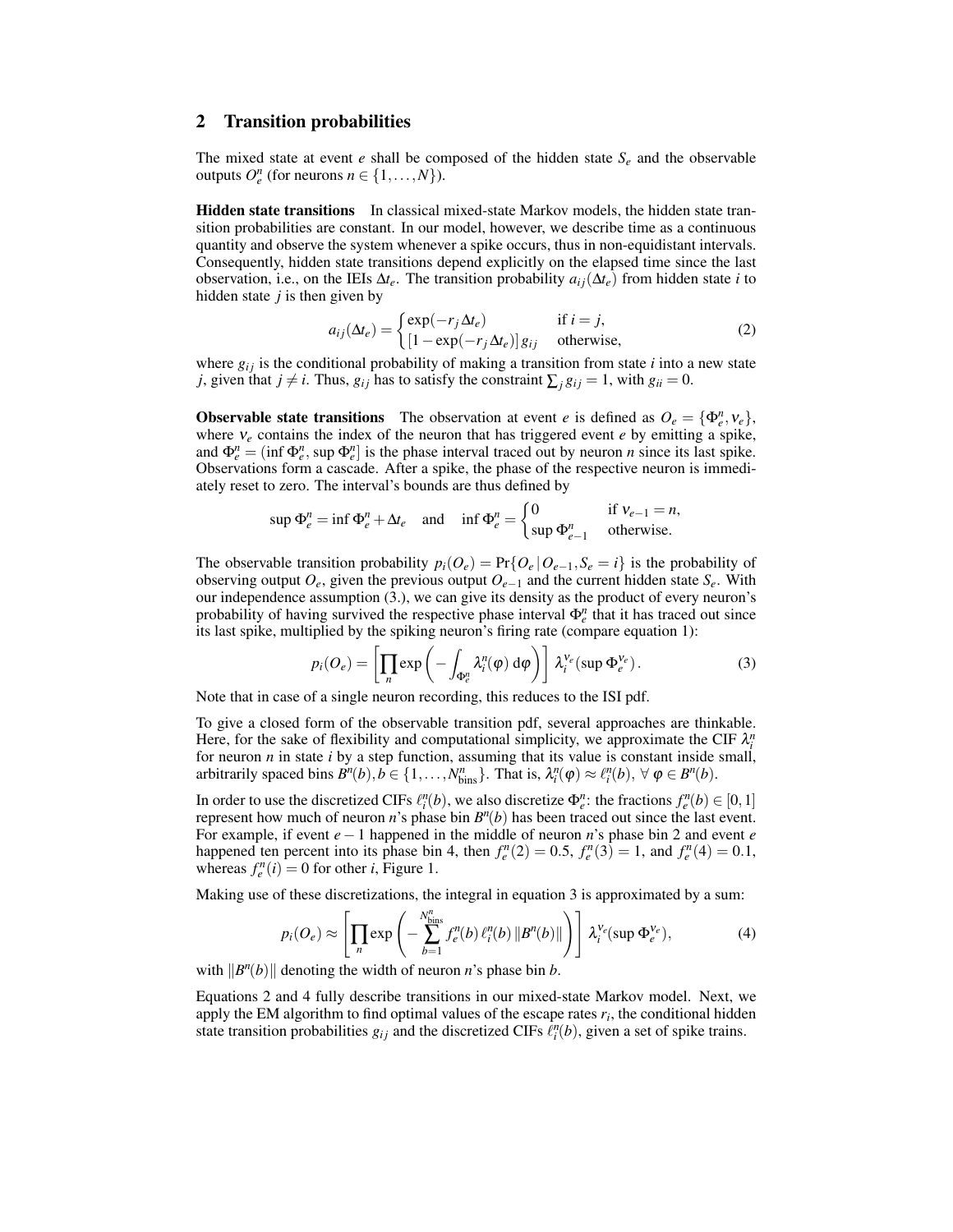

Figure 1: Two spike trains are combined to form the event train shown in the bottom row. The phase bins are shown below the spike trains, they are labelled with the corresponding bin number. As an example, for the second neuron, the fractions  $f_e^2(b)$  of its phase bins that have been traced out since event *e*−1 are indicated by the horizontal arrow. They are nonzero for  $b = 2, 3$ , and 4.

#### **3 Parameter estimation**

Our goal is to find model parameters  $\Psi = \{r_i, g_{ij}, \ell_i^n(b)\}$ , such that the likelihood Pr{ $O|\Psi\}$ of observation sequence **O** is maximized. According to the EM algorithm, we can find such values by iterating over models

$$
\Psi^{\text{new}} = \arg \max_{\Psi} \sum_{\mathbf{S} \in \mathfrak{S}} \Pr\{\mathbf{S} \,|\, \mathbf{O}, \Psi^{\text{old}}\} \ln(\Pr\{\mathbf{S}, \mathbf{O} \,|\, \psi\}),\tag{5}
$$

where  $\mathfrak S$  is the set of all possible hidden state sequences. The product of equations 2 and 4 over all events is proportional to the combined likelihood  $Pr\{S, O | \psi\}$ :

$$
\Pr\{\mathbf{S},\mathbf{O}|\,\psi\}\sim \prod_{e} a_{S_{e-1}S_e}(\Delta t_e) \,p_{S_e}(O_e).
$$

Because of the logarithm in equation 5, the maximization over escape rates can be separated from the maximization over conditional intensity functions. We define the abbreviations  $\xi_{ij}(e) = \Pr\{S_{e-1} = i, S_e = j | \mathbf{O}, \Psi^{\text{old}}\}\$  and  $\gamma_i(e) = \Pr\{S_e = i | \mathbf{O}, \Psi^{\text{old}}\}\$  for the posterior probabilities appearing in equation 5. In practice, both expressions are computed in the expectation step by the classic forward-backward algorithm [8], using equations 2 and 4 as the transition probabilities. With the abbreviations defined above, equation 5 is split to

$$
r_j^{\text{new}} = \arg \max_r \left( \sum_e \xi_{jj}(e) \left( -r \Delta t_e \right) + \sum_{e, i \neq j} \xi_{ij}(e) \ln[1 - \exp(-r \Delta t_e)] \right) \tag{6}
$$

$$
\ell_i^n(b)^{\text{new}} = \arg \max_{\ell} \left( -\ell \sum_{e} \gamma_i(e) f_e^n(b) \|B^n(b)\| + \ln \ell \sum_{\substack{e:\, \mathcal{V}_e = n \wedge \\ \sup \Phi_e^n \in B^n(b)}} \gamma_i(e) \right) \tag{7}
$$

$$
g_{ij}^{\text{new}} = \arg \max_{g} \left( \ln g \sum_{e} \xi_{ij}(e) \right) \text{ with } g_{ii}^{\text{new}} = 0 \text{ and } \sum_{j} g_{ij}^{\text{new}} = 1. \tag{8}
$$

In order to perform the maximization in equation 6, we compute its derivative with respect to *r* and set it to zero:

$$
0 = \sum_{e} \xi_{jj}(e) \Delta t_e + \left( \Delta t_e - \frac{\Delta t_e}{1 - \exp\left(-r_j^{\text{new}} \Delta t_e\right)} \right) \sum_{i \neq j} \xi_{ij}(e)
$$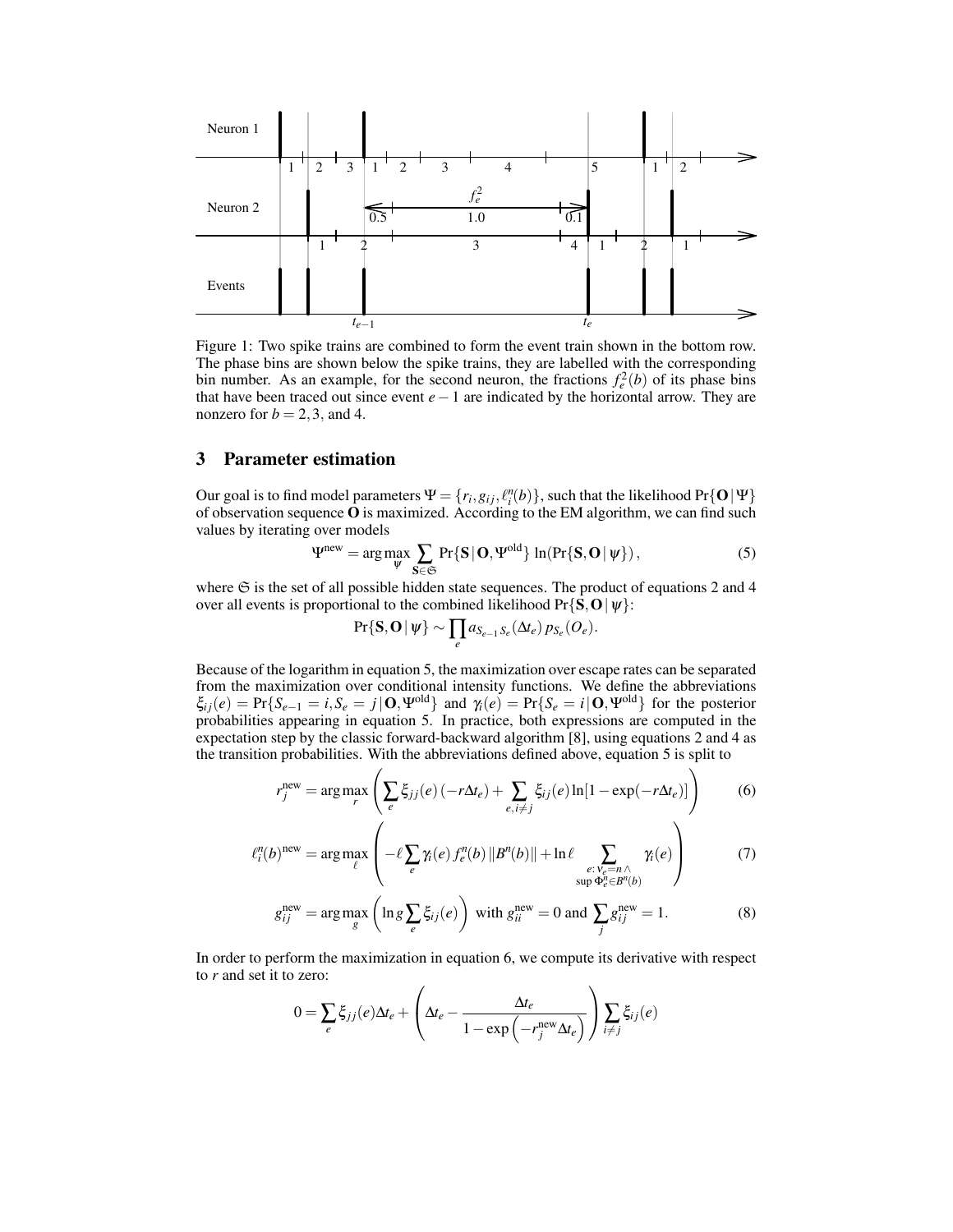This equation cannot be solved analytically, but being just a one dimensional optimization problem, a solution can be found using numerical methods, such as the Levenberg-Marquardt algorithm. The singularity in case of  $\Delta t_e = 0$ , which arises when two or more spikes occur at the same time, needs the special treatment of replacing the respective fraction by its limit:  $1/r_i^{\text{new}}$ .

To obtain the reestimation formula for the discretized CIFs, equation 7's derivative with respect to  $\ell$  is set to zero. The result can be solved directly and yields

$$
\ell_i^n(b)^{\text{new}} = \sum_{\substack{e: \nu_e = n \wedge \\ \text{sup } \Phi_e^n \in B^n(b)}} \gamma_i(e) \bigg/ \sum_e \gamma_i(e) \, f_e^n(b) \, \|B^n(b)\|.
$$

Finally, to obtain the reestimation formula for the conditional hidden state transition probabilities  $g_{ij}$ , we solve equation 8 using Lagrange multipliers, resulting in

$$
g_{i \neq j}^{\text{new}} = \sum_{e} \xi_{ij}(e) / \sum_{e, k \neq i} \xi_{ik}(e).
$$

#### **4 Application to spike trains from the sleeping songbird**

We have applied our model to spike train data from sleeping songbirds [9]. It has been found that during sleep, neurons in vocal premotor area RA exhibit spontaneous activity that at times resembles premotor activity during singing [10, 9].

We train our model on the spike train of a single RA neuron in the sleeping bird with  $N_{\text{bins}} = 100$ , where the first bin extends from the sample time to 1ms and the consecutive 99 steps are logarithmically spaced up to the largest ISI. After convergence, we find that the ISI pdfs associated with the two hidden states qualitatively agree with the pdfs recorded in the awake non-singing bird and the awake singing bird, respectively, Figure 2. ISI pdfs were derived from the CIFs by using equation 1. For the state-conditional ISI histograms we first ran the Viterbi algorithm to find the most likely hidden-state sequence and then sorted spikes into two groups, for which the ISIs histograms were computed.

We find that sleep-related activity in the RA neuron of Figure 2 is best described by random switching between a singing-like state of lifetime  $\tau_1 = 1.18s \pm 0.38s$  and an awake, nonsinging-like state of lifetime  $\tau_2 = 2.26s \pm 0.42s$ . Standard deviations of lifetime estimates were computed by dividing the spike train into 30 data windows of 10*s* duration each and computing the Jackknife variance [11] on the truncated spike trains. The difference between the singing-like state in our model and the true singing ISI pdf shown in Figure 2 is more likely due to generally reduced burst rates during sleep, rather than to a particularity of the examined neuron.

Next we applied our model to simultaneous recordings from pairs of RA neurons. By fitting two separate models (with identical phase binning) to the two spike trains, and after running the Viterbi algorithm to find the most likely hidden state sequences, we find good agreement between the two sequences, Figure 3 (top row) and 4c. The correspondence of hidden state sequences suggests a common network mechanism for the generation of the singing-like states in both neurons. We thus applied a single model to both spike trains and found again good agreement with hidden-state sequences determined for the separate models, Figure 3 (bottom row) and 4f. The lifetime histograms for both states look approximatively exponential, justifying our assumption for the state dynamics, Figure 4g and h.

For the model trained on neuron one we find lifetimes  $\tau_1 = 0.63s \pm 0.37s$  and  $\tau_2 =$  $1.71s \pm 0.45s$ , and for the model trained on neuron two we find  $\tau_1 = 0.42s \pm 0.11s$ and  $\tau_2 = 1.23s \pm 0.17s$ . For the combined model, lifetimes are  $\tau_1 = 0.58s \pm 0.25s$  and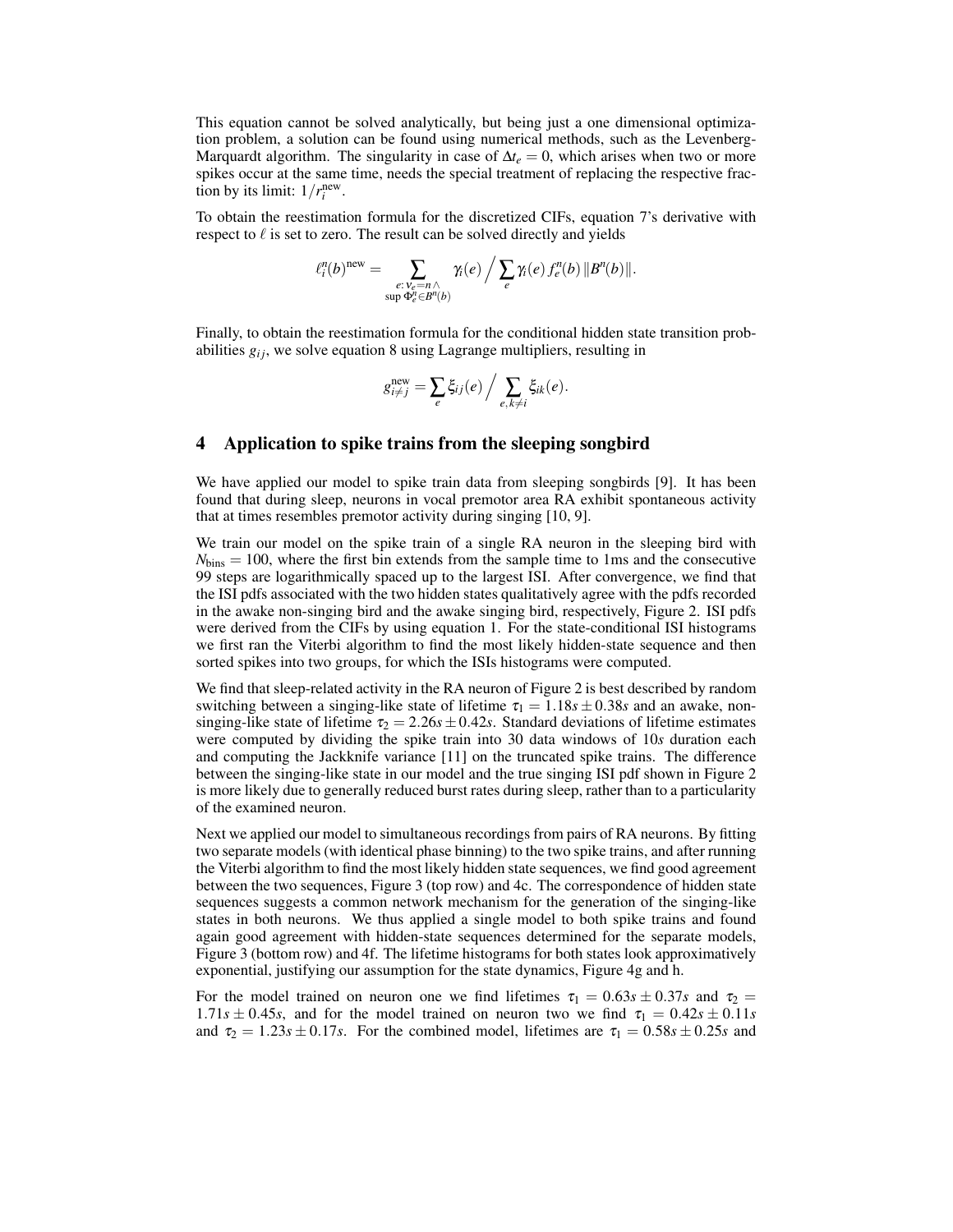

Figure 2: **(a)**: The two state-conditional ISI histograms of an RA neuron during sleep are shown by the red and green curves, respectively. Gray patches represent Jackknife standard deviations. **(b)**: After waking up the bird by pinching his tail, the new ISI histogram shown by the gray area becomes almost indistinguishable from the ISI histogram of state 1 (green line). **(c)**: In comparison to the average ISI histogram of many RA neurons during singing (shown by the gray area, reproduced from [12]), the ISI histogram corresponding to state 2 (red line) is shifted to the right, but looks otherwise qualitatively similar.

 $\tau_2 = 1.13s \pm 0.15s$ . Thus, hidden-state switching seems to occur more frequently in the combined model. The reason for this increase might be that evidence for the song-like state appears more frequently with two neurons, as a single neuron might not be able to indicate song-like firing statistics with high temporal fidelity.

We have also analysed the correlations between state dynamics in the different models. The hidden state function  $S(t)$  is a binary function that equals one when in hidden state 1 and zero when in state 2. For the case where we modelled the two spike trains separately, we have two such hidden state functions,  $S^1(t)$  for neuron one and  $\tilde{S}^2(t)$  for neuron two. We find that all correlation functions  $C_{SS^1}(t)$ ,  $C_{SS^2}(t)$ , and  $C_{S^1S^2}(t)$ , have a peak at zero time lag, with a high peak correlation of about 0.7, Figure 4c and f (the correlation function is defined as the cross-covariance function divided by the autocovariance functions).

We tested whether our model is a good generative model for the observed spike trains by applying the time rescaling theorem, after which the ISIs of a good generative model with known CIFs should reduce to a Poisson process with unit rate, which, after another transformation, should lead to a uniform probability density in the interval  $(0,1)$  [4]. Performing this test, we found that the transformed ISI densities of the combined model are uniform, thus validating our model (95% Kolmogorov-Smirnov test, Figure 4i).

# **5 Discussion**

We have presented a mixed-state Markov model for point processes, assuming generation by random switching between renewal processes. Our algorithm is suited for systems in which neurons make discrete state transitions simultaneously. Previous attempts of fitting spike train data with Markov models exhibited weaknesses due to time binning. With large time bins and the number of spikes per bin treated as observables [13, 14], state transitions can only be detected when they are accompanied by firing rate changes. In our case, RA neurons have a roughly constant firing rate throughout the entire recording, and so such approaches fail.

We were able to model the hidden states in continuous time, but had to bin the ISIs in order to deal with limited data. In principle, the algorithm can operate on any binning scheme for the ISIs. Our choice of logarithmic bins keeps the number of parameters small (proportional to *N*bins), but preserves a constant temporal resolution.

The hidden-state dynamics form Poisson processes characterized by a lifetime. By esti-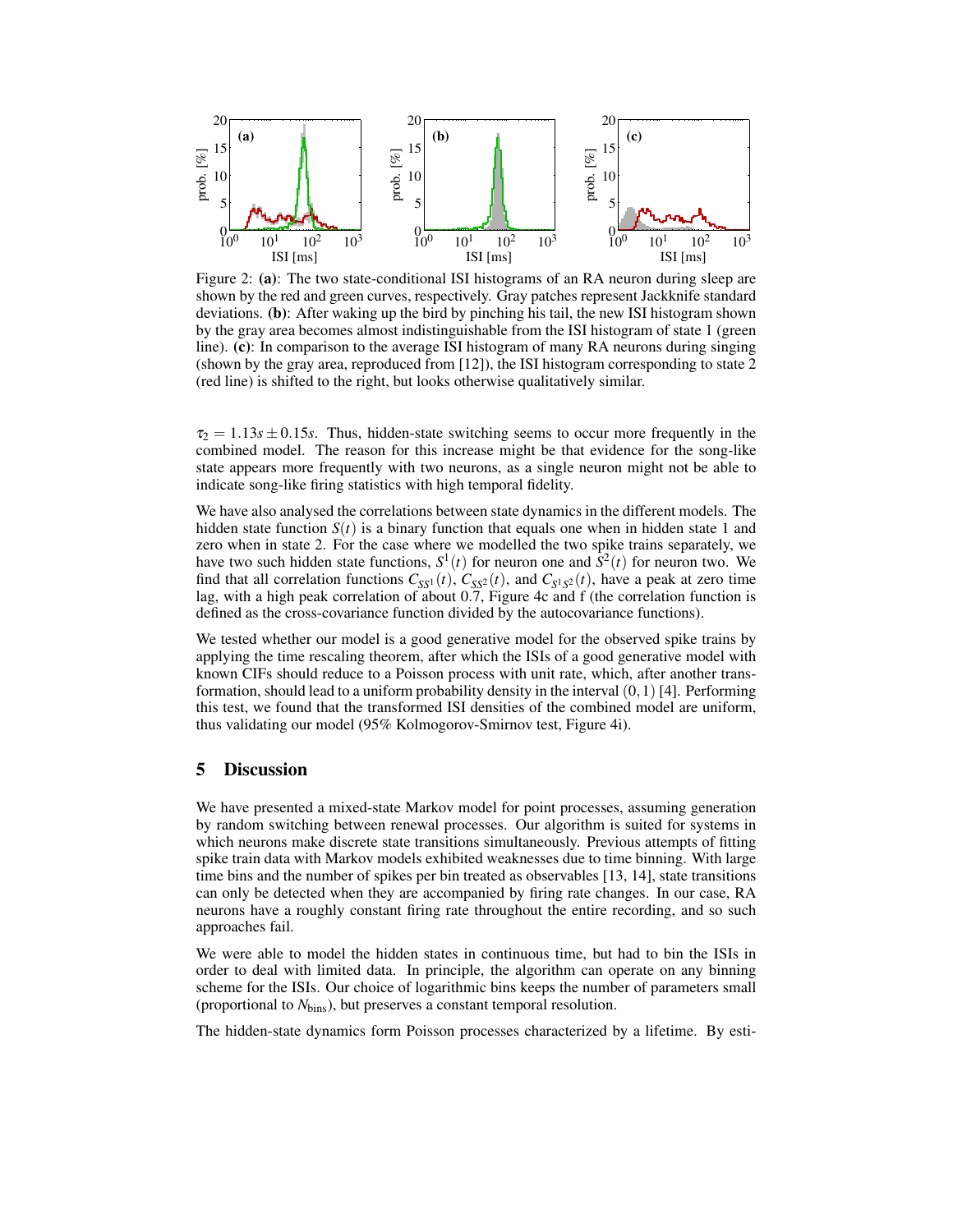

Figure 3: Shown are the instantaneous firing rate (IFR) functions of two simultaneously recorded RA neurons (at any time, the IFR corresponds to the inverse of the current ISI). The green areas show the times when in the first (awake-like) hidden state, and the red areas when in the song-like hidden state. The top two rows show the result of computing two independent models on the two neurons, whereas the bottom rows show the result of a single model.



Figure 4: **(a)** and **(b)**: State-conditional ISI pdfs for each of the two neurons. **(d)** and **(e)**: ISI histograms (blue and yellow) for neurons 1 and 2, respectively, as well as state-conditional ISI histograms (red and green), computed as in Figure 2a. **(g)** and **(h)**: State lifetime histograms for the song-like state (red) and for the awake-like state (green). Theoretical (exponential) histograms with escape rates  $r_1$  and  $r_2$  (fine black lines) show good agreement with the measured histograms, especially in F. **(c)**: Correlation between state functions of the two separate models. **(f)**: Correlation between the state functions of the combined model with separate model 1 (blue) and separate model 2 (yellow). **(i)**: Kolmogorov-Smirnov plot after time rescaling. After transforming the ISIs, the resulting densities for both neurons remain within the 95% confidence bounds of the uniform density (gray area). In **(a)**–**(c)** and **(f)**–**(h)**, Jackknife standard deviations are shown by the gray areas.